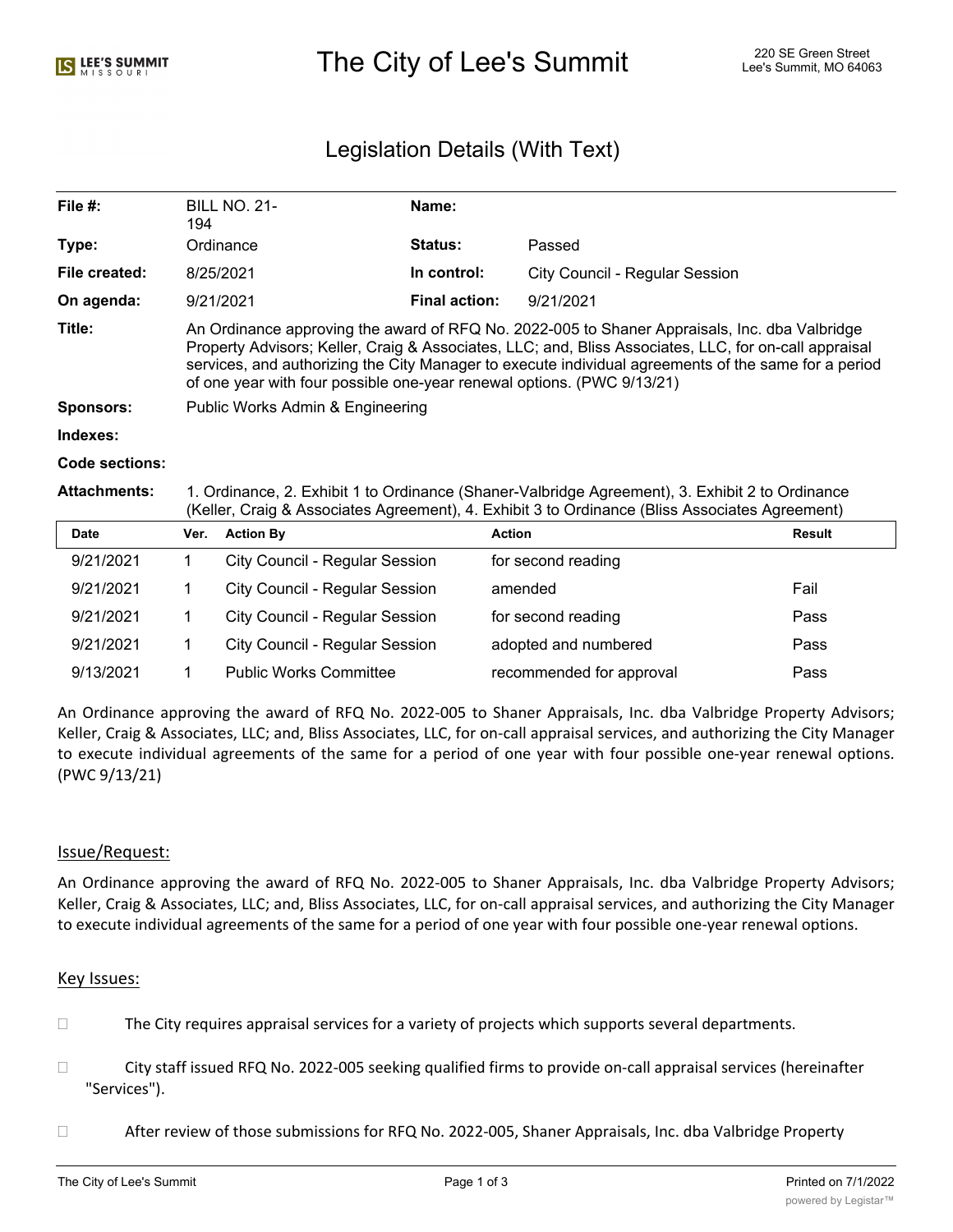#### **File #:** BILL NO. 21-194, **Version:** 1

Advisors; Keller, Craig & Associates, LLC; and, Bliss Associates, LLC were selected based on their qualifications and varied expertise.

- $\Box$  Funding for the Services is provided by specific projects or programs approved under the Capital Improvement Plan or annual operating budget.
- $\Box$  The City desires to enter into an agreement with each firm to provide the Services.

#### Proposed Committee Motion:

I move to recommend to City Council approval of an Ordinance approving the award of RFQ No. 2022-005 to Shaner Appraisals, Inc. dba Valbridge Property Advisors; Keller, Craig & Associates, LLC; and, Bliss Associates, LLC, for on-call appraisal services, and authorizing the City Manager to execute individual agreements of the same for a period of one year with four possible one-year renewal options.

#### Proposed City Council Motion:

FIRST MOTION: I move for a second reading of an Ordinance approving the award of RFQ No. 2022-005 to Shaner Appraisals, Inc. dba Valbridge Property Advisors; Keller, Craig & Associates, LLC; and, Bliss Associates, LLC, for on-call appraisal services, and authorizing the City Manager to execute individual agreements of the same for a period of one year with four possible one-year renewal options.

SECOND MOTION: I move for adoption of an Ordinance approving the award of RFQ No. 2022-005 to Shaner Appraisals, Inc. dba Valbridge Property Advisors; Keller, Craig & Associates, LLC; and, Bliss Associates, LLC, for on-call appraisal services, and authorizing the City Manager to execute individual agreements of the same for a period of one year with four possible one-year renewal options.

# Background:

Several departments within the City require appraisal services for variety of projects. The typical users are Public Works, Parks and Recreation, Administration, Planning and Development Services. The services needed include appraisals for commercial, industrial, residential and other properties following the Uniform Standards of Professional Appraisal Practice. Real estate appraisals will generally be used for acquiring right of way, easements, and fee simple purchases related to roadway, aviation, and utility improvements. Other uses have included appraisals for property the City intends to purchase or sell.

When the project is a federally funded project it requires a review appraisal of the first appraisal by a separate appraisal firm. On occasion due to work load or unusual circumstances, they might be asked to acquire the easements or property as part of this contract or serve as expert witnesses during eminent domain proceedings.

Staff selected three appraisal companies based on their qualifications and varied expertise among the firms. The added breadth of experience offers flexibility within the contract that would not be available if only one firm was selected. Contracting with three firms also improves responsiveness on projects by spreading the work load among firms at times when multiple large projects have required appraisal services. The firms selected will provide a wide range of services that include appraising property, reviewing appraisals, expert witness in court and acquisition of property.

Specific funding for the appraisal services is not allocated in an on-call account. The funding is sourced from specific